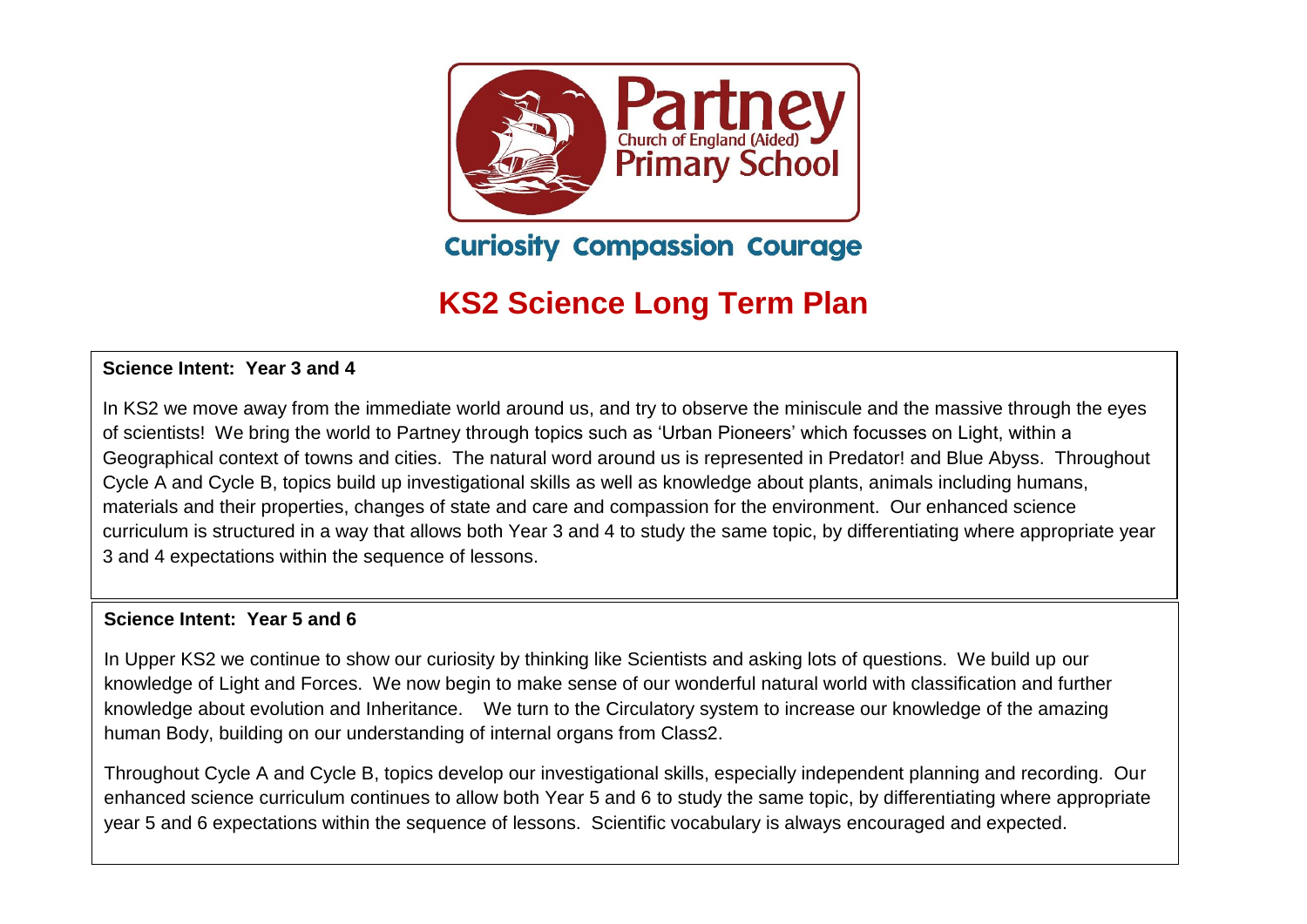### **Science Year 3 and 4: Cycle A**

|                                                                                                                                                                                                                   | <b>Autumn Term 1 and 2</b>                                                                                                                                                                                                                                                                                                                                                                                                                                                                                                                                                                                                                                                                                                                                                                                                                                                                                                                                                                                                                                                                                                               | Term 3 and 4                                                                                                                                                                                                                    | Term 5                                                                                                                                                                                                                                                                        | Term 6                                                                                                                                                                                                                                                                                                                                                                  |  |  |  |
|-------------------------------------------------------------------------------------------------------------------------------------------------------------------------------------------------------------------|------------------------------------------------------------------------------------------------------------------------------------------------------------------------------------------------------------------------------------------------------------------------------------------------------------------------------------------------------------------------------------------------------------------------------------------------------------------------------------------------------------------------------------------------------------------------------------------------------------------------------------------------------------------------------------------------------------------------------------------------------------------------------------------------------------------------------------------------------------------------------------------------------------------------------------------------------------------------------------------------------------------------------------------------------------------------------------------------------------------------------------------|---------------------------------------------------------------------------------------------------------------------------------------------------------------------------------------------------------------------------------|-------------------------------------------------------------------------------------------------------------------------------------------------------------------------------------------------------------------------------------------------------------------------------|-------------------------------------------------------------------------------------------------------------------------------------------------------------------------------------------------------------------------------------------------------------------------------------------------------------------------------------------------------------------------|--|--|--|
| <b>Cycle A</b>                                                                                                                                                                                                    | <b>Mighty Metals</b><br><b>Magnets and Forces*</b>                                                                                                                                                                                                                                                                                                                                                                                                                                                                                                                                                                                                                                                                                                                                                                                                                                                                                                                                                                                                                                                                                       | <b>Bottoms, Burps and Bile</b><br>(Human Nutrition) Including:<br>How do smells get up your<br>nose?*                                                                                                                           | <b>Rocks, Relics and</b><br>rumbles (Rocks)<br>and Soils)                                                                                                                                                                                                                     | <b>Play List including: What</b><br>conducts electricity? How<br>do Plugs work? Can you<br>make an electrical circuit out<br>of playdough?*<br><b>Music and the Science of</b><br>sound is closely linked in<br>this topic!                                                                                                                                             |  |  |  |
| <b>Information</b>                                                                                                                                                                                                | A mighty start to the year with<br>a Science led topic building<br>on what the children have<br>learned about the properties<br>of materials in KS1.                                                                                                                                                                                                                                                                                                                                                                                                                                                                                                                                                                                                                                                                                                                                                                                                                                                                                                                                                                                     | All the things that children love<br>to learn about! A fun way to<br>find out more about teeth,<br>digestion and - yes - what<br>happens to all that healthy<br>food!                                                           | The terrific and<br>terrifying topic of<br><b>Volcanoes and</b><br><b>Earthquakes!</b>                                                                                                                                                                                        |                                                                                                                                                                                                                                                                                                                                                                         |  |  |  |
| <b>Working</b>                                                                                                                                                                                                    | The following will be applied throughout Science topics. Where a Science topic is starred there is a heavy concentration of                                                                                                                                                                                                                                                                                                                                                                                                                                                                                                                                                                                                                                                                                                                                                                                                                                                                                                                                                                                                              |                                                                                                                                                                                                                                 |                                                                                                                                                                                                                                                                               |                                                                                                                                                                                                                                                                                                                                                                         |  |  |  |
| <b>Scientifically</b>                                                                                                                                                                                             | planning and carrying out investigations - skills based.<br>asking relevant questions and using different types of scientific enquiries to answer them<br>setting up simple practical enquiries, comparative and fair tests<br>making systematic and careful observations and, where appropriate, taking accurate measurements using standard<br>units, using a range of equipment including thermometers and data loggers<br>gathering, recording, classifying and presenting data in a variety of ways to help in answering questions<br>recording findings using simple scientific language, drawings, labelled diagrams, keys, bar charts, and tables<br>reporting on findings from enquiries, including oral and written explanations, displays or presentations of results and<br>conclusions<br>using results to draw simple conclusions, make predictions for new values, suggest improvements and raise further<br>questions<br>identifying differences, similarities or changes related to simple scientific ideas and processes<br>using straightforward scientific evidence to answer questions or to support their findings |                                                                                                                                                                                                                                 |                                                                                                                                                                                                                                                                               |                                                                                                                                                                                                                                                                                                                                                                         |  |  |  |
| <b>National curriculum</b><br>content<br>Y3/4 curriculum will<br>be taught on a two<br>year cycle linked<br>closely to<br>Cornerstones topics<br>wherever possible to<br>ensure meaningful<br>experiences for the | Compare how things move on different<br>surfaces<br>Notice that some forces need contact<br>between two objects, but magnetic<br>forces can act at a distance<br>Describe magnets as having two poles<br>Predict whether two magnets will attract<br>or repel each other, depending on                                                                                                                                                                                                                                                                                                                                                                                                                                                                                                                                                                                                                                                                                                                                                                                                                                                   | Describe the simple functions of<br>the basic parts of the digestive<br>system in humans<br>Identify the different types of teeth<br>in humans and their simple<br>functions<br>Year 4 Objectives<br>(How do smells get up your | Compare and group together<br>different kinds of rocks on the<br>basis of their appearance and<br>simple physical properties<br>Describe in simple terms how<br>fossils are formed when things<br>that have lived are trapped<br>within rock<br>Recognise that soils are made | Identify how sounds are made, associating<br>some of them with something vibrating<br>Recognise that vibrations from sounds<br>travel through a medium to the ear<br>Find patterns between the pitch of a sound<br>and features of the object that produced it<br>Find patterns between the volume of a<br>sound and the strength of the vibrations<br>that produced it |  |  |  |
| children.                                                                                                                                                                                                         | which poles are facing.                                                                                                                                                                                                                                                                                                                                                                                                                                                                                                                                                                                                                                                                                                                                                                                                                                                                                                                                                                                                                                                                                                                  | nose?)                                                                                                                                                                                                                          | from rocks and organic matter.                                                                                                                                                                                                                                                | Recognise that sounds get fainter as the<br>distance from the sound source increases.                                                                                                                                                                                                                                                                                   |  |  |  |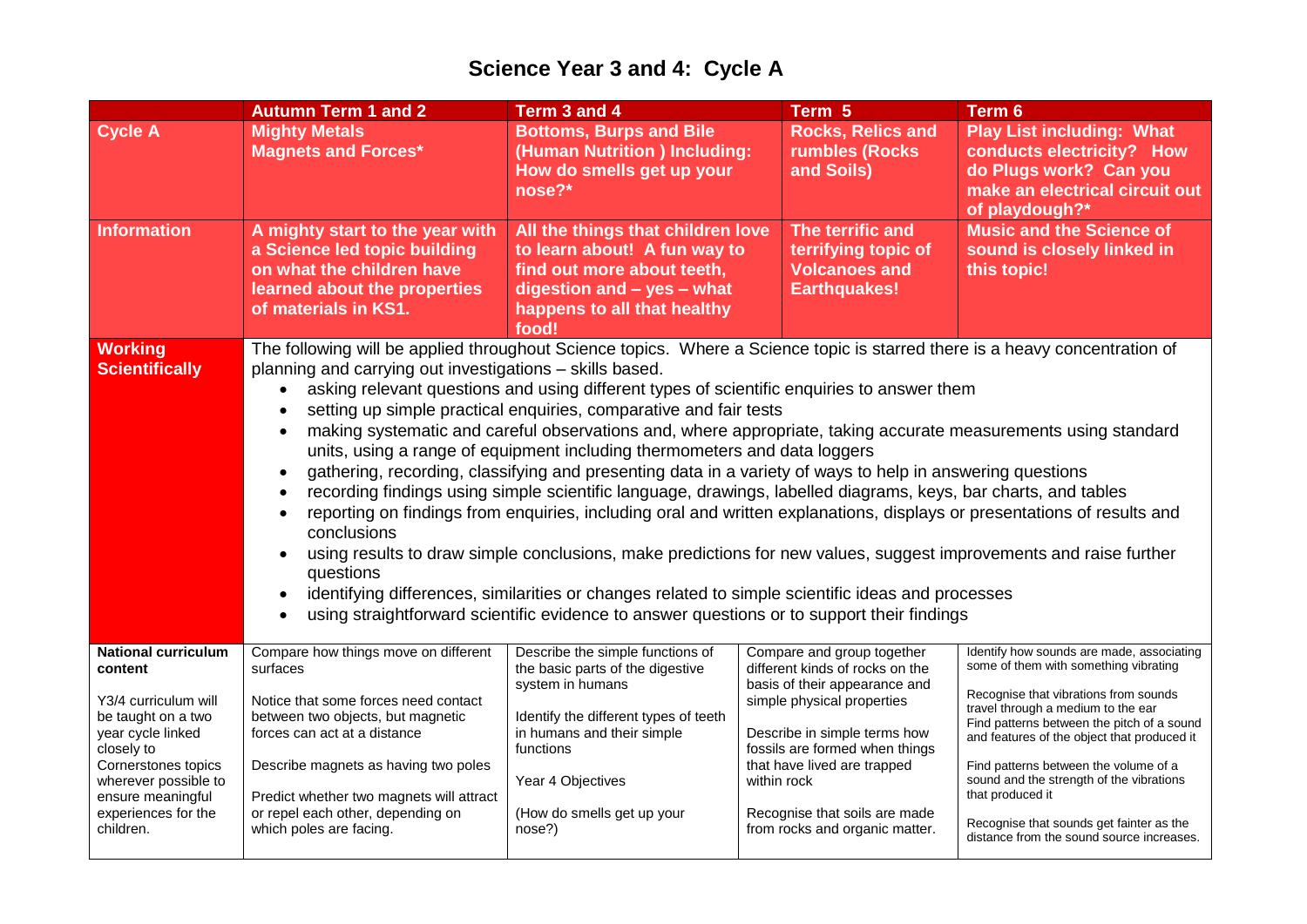| <b>Occasionally we</b> | Observe how magnets attract or repel    | Observe that some materials                                   | (Year 3 objectives) |                                                                                                                                          |
|------------------------|-----------------------------------------|---------------------------------------------------------------|---------------------|------------------------------------------------------------------------------------------------------------------------------------------|
| may change a           | each other and attract some materials   | change state when they are                                    |                     | Identify common appliances that run on                                                                                                   |
| topic/order of topic   | and not others                          | heated or cooled, and measure or                              |                     | electricity                                                                                                                              |
| in order to engage     |                                         | research the temperature at which                             |                     |                                                                                                                                          |
| the children with a    | Compare and group together a variety    | this happens in degrees Celsius                               |                     | Construct a simple series electrical circuit,                                                                                            |
| national or local      | of everyday materials on the basis of   | $(^{\circ}C)$                                                 |                     | identifying and naming its basic parts,<br>including cells, wires, bulbs, switches and                                                   |
| event or in order to   | whether they are attracted to a magnet, |                                                               |                     | buzzers                                                                                                                                  |
| work collaboratively   | and identify some magnetic materials    |                                                               |                     |                                                                                                                                          |
| with other schools     |                                         | Compare and group materials<br>together, according to whether |                     | Identify whether or not a lamp will light in a                                                                                           |
| or partners.           |                                         | they are solids, liquids or gases                             |                     | simple series circuit, based on whether or                                                                                               |
|                        | (Year 3 objectives)                     |                                                               |                     | not the lamp is part of a complete loop with                                                                                             |
|                        |                                         | (Year 4 objectives)                                           |                     | a battery                                                                                                                                |
|                        |                                         |                                                               |                     | Recognise some common conductors and<br>insulators, and associate metals with being<br>good conductors.                                  |
|                        |                                         |                                                               |                     | Recognise that a switch opens and closes<br>a circuit and associate this with whether or<br>not a lamp lights in a simple series circuit |
|                        |                                         |                                                               |                     | Recording findings using simple scientific<br>language, drawings, labelled diagrams,<br>keys, bar charts, and tables                     |
|                        |                                         |                                                               |                     | (Year 4 objectives)                                                                                                                      |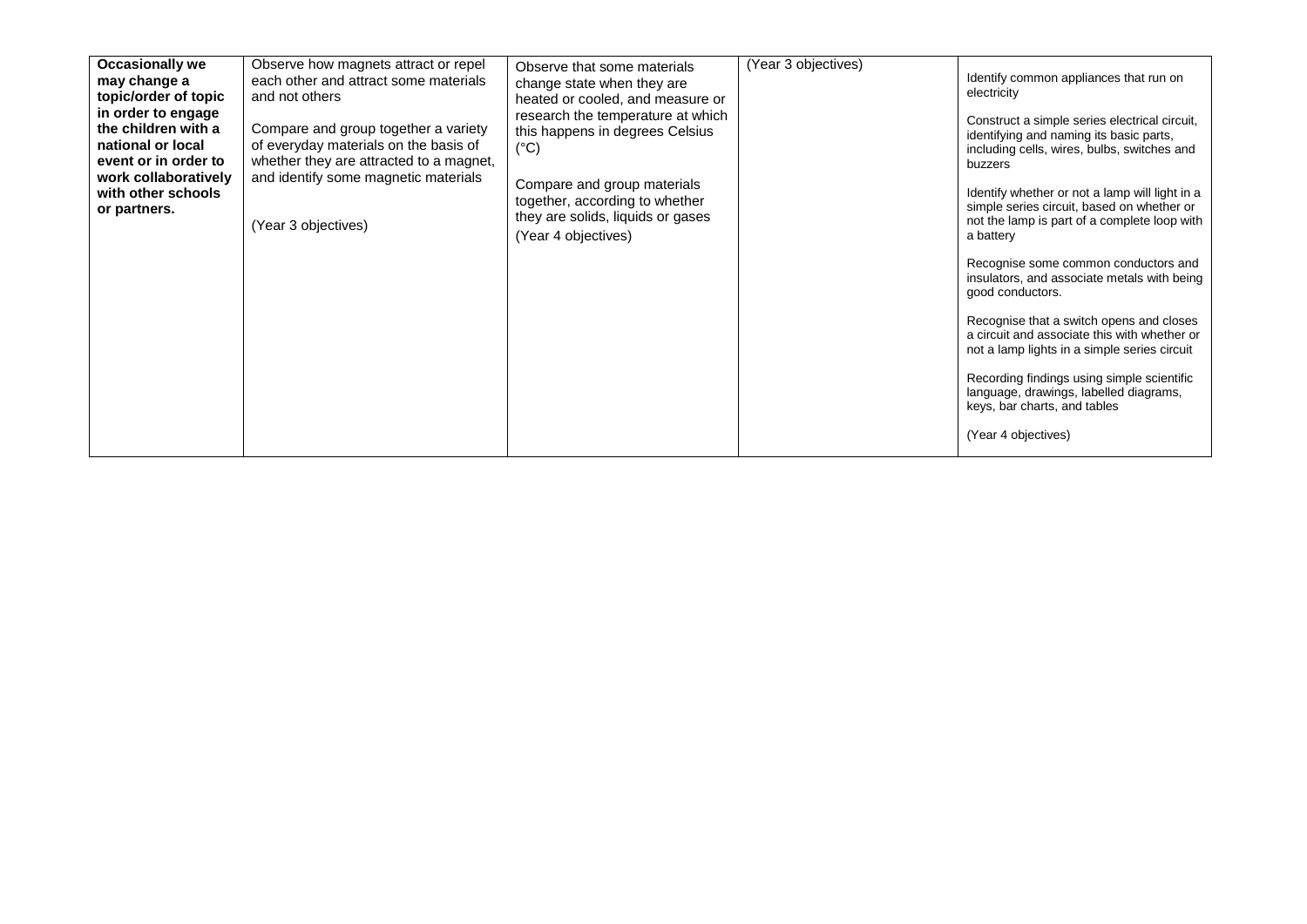## **Science Year 3 and 4: Cycle B**

| <b>Cycle B</b>                              | Term 1                                                                                                                                                                                                                                                                                                                                                                                                                                                                                                                                                                                                                                                                                                                                                                                                                                                                                                                                                                                                                                                                                                                                                                                                                                                                                                                                 | Term 2                                                                                                                                                                                                                                                                | Term <sub>3</sub>                                                                                                                                                                                                                                               | Term 4                                                                                                                                                                                                                                                                                              | Term 5 and 6                                                                                                                                                                                                                                                                                             |  |  |
|---------------------------------------------|----------------------------------------------------------------------------------------------------------------------------------------------------------------------------------------------------------------------------------------------------------------------------------------------------------------------------------------------------------------------------------------------------------------------------------------------------------------------------------------------------------------------------------------------------------------------------------------------------------------------------------------------------------------------------------------------------------------------------------------------------------------------------------------------------------------------------------------------------------------------------------------------------------------------------------------------------------------------------------------------------------------------------------------------------------------------------------------------------------------------------------------------------------------------------------------------------------------------------------------------------------------------------------------------------------------------------------------|-----------------------------------------------------------------------------------------------------------------------------------------------------------------------------------------------------------------------------------------------------------------------|-----------------------------------------------------------------------------------------------------------------------------------------------------------------------------------------------------------------------------------------------------------------|-----------------------------------------------------------------------------------------------------------------------------------------------------------------------------------------------------------------------------------------------------------------------------------------------------|----------------------------------------------------------------------------------------------------------------------------------------------------------------------------------------------------------------------------------------------------------------------------------------------------------|--|--|
| <b>Topic and</b><br><b>Science</b><br>focus | <b>Urban Pioneer</b><br><b>Why do shadows</b><br>change?*<br>Why do cat's eyes<br>glow at night?*<br>(Light)                                                                                                                                                                                                                                                                                                                                                                                                                                                                                                                                                                                                                                                                                                                                                                                                                                                                                                                                                                                                                                                                                                                                                                                                                           | 1066 - How far can<br>an arrow fly?*                                                                                                                                                                                                                                  | <b>Misty Mountain</b><br><b>Winding River</b><br><b>(Incorporating States of</b><br><b>Matter)</b>                                                                                                                                                              | <b>Blue Abyss including:</b><br><b>How does pollution</b><br>affect habitats?*                                                                                                                                                                                                                      | <b>Predator!</b><br><b>Including: What are</b><br>flowers for?*                                                                                                                                                                                                                                          |  |  |
| <b>Working</b><br><b>Scientifically</b>     | The following will be applied throughout Science topics. Where a Science topic is starred there is a heavy concentration of planning<br>and carrying out investigations.<br>asking relevant questions and using different types of scientific enquiries to answer them<br>setting up simple practical enquiries, comparative and fair tests<br>making systematic and careful observations and, where appropriate, taking accurate measurements using standard units,<br>using a range of equipment including thermometers and data loggers<br>gathering, recording, classifying and presenting data in a variety of ways to help in answering questions<br>$\bullet$<br>recording findings using simple scientific language, drawings, labelled diagrams, keys, bar charts, and tables<br>$\bullet$<br>reporting on findings from enquiries, including oral and written explanations, displays or presentations of results and<br>$\bullet$<br>conclusions<br>using results to draw simple conclusions, make predictions for new values, suggest improvements and raise further<br>$\bullet$<br>questions<br>identifying differences, similarities or changes related to simple scientific ideas and processes<br>$\bullet$<br>using straightforward scientific evidence to answer questions or to support their findings<br>$\bullet$ |                                                                                                                                                                                                                                                                       |                                                                                                                                                                                                                                                                 |                                                                                                                                                                                                                                                                                                     |                                                                                                                                                                                                                                                                                                          |  |  |
| <b>Information</b>                          | An engaging topic to<br>start the year. In the<br>autumn term the<br>change in light is<br>part of our shared<br>experience.                                                                                                                                                                                                                                                                                                                                                                                                                                                                                                                                                                                                                                                                                                                                                                                                                                                                                                                                                                                                                                                                                                                                                                                                           | A standalone and<br>fun science<br>investigation to<br>build skills and<br>knowledge in<br>'working<br>scientifically'<br>conducting fair<br>tests and using<br>scientific language.<br><b>This experience</b><br>should give good<br>knowledge to<br>support further | This geography topic is<br>the perfect context for<br>introducing and<br>exploring changing<br>states of matter and<br>gain knowledge of the<br>water cycle. It is a<br>perfect cross-curricular<br>way to gain scientific<br>knowledge of states of<br>matter. | <b>Continuing with a</b><br>water theme: this<br>science based topic<br>explores how and<br>why the sea is habitat<br>to so many creatures.<br><b>A local based</b><br>investigation helps us<br>to understand how<br>unfamiliar b\habitats<br>can change over time<br>and what influences<br>that. | <b>Connected with the</b><br><b>Bottoms Burps and Bile,</b><br>this is the animal and<br>plant version! The<br>knowledge learned in one<br>topic can be built upon in<br>the other and referred<br>back to depending on<br>whether Cycle A or B. It is<br>the perfect time of year to<br>get outside and |  |  |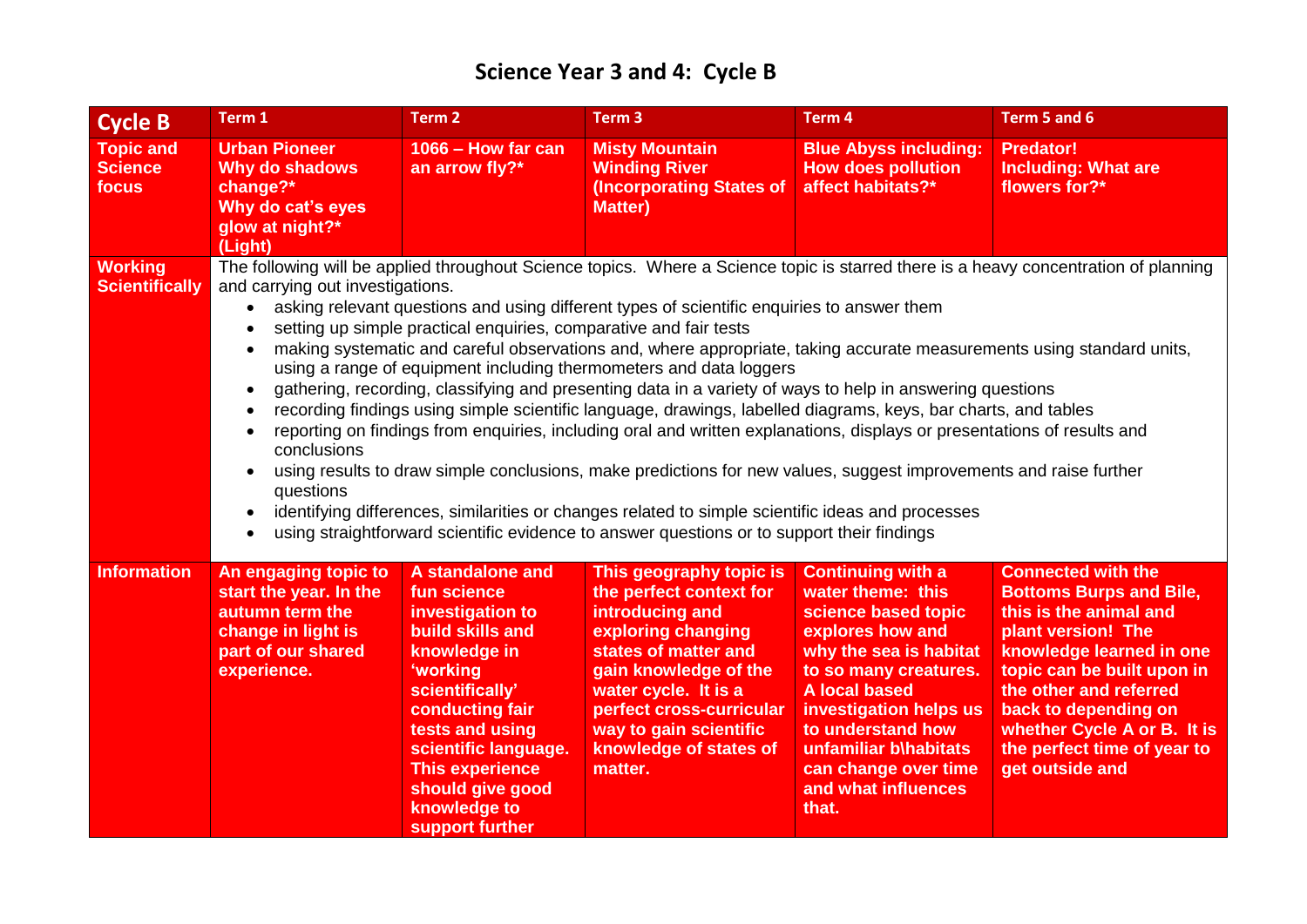|                                                                    |                                                                                                                                                                                                                                                                                                                                                                                                                                                        | work in forces in<br>Year $5 + 6$ .    |                                                                                                                                                                             |                                                                                                                                                                                                                                                                     |                                                                                                                                                                                                                                                                                                                                                                                                                                                                                                                                                                                                                                                                                                                                                                                                                                                                                                                                                                                                                                                                      |
|--------------------------------------------------------------------|--------------------------------------------------------------------------------------------------------------------------------------------------------------------------------------------------------------------------------------------------------------------------------------------------------------------------------------------------------------------------------------------------------------------------------------------------------|----------------------------------------|-----------------------------------------------------------------------------------------------------------------------------------------------------------------------------|---------------------------------------------------------------------------------------------------------------------------------------------------------------------------------------------------------------------------------------------------------------------|----------------------------------------------------------------------------------------------------------------------------------------------------------------------------------------------------------------------------------------------------------------------------------------------------------------------------------------------------------------------------------------------------------------------------------------------------------------------------------------------------------------------------------------------------------------------------------------------------------------------------------------------------------------------------------------------------------------------------------------------------------------------------------------------------------------------------------------------------------------------------------------------------------------------------------------------------------------------------------------------------------------------------------------------------------------------|
| <b>National</b><br>curriculum<br>programmes<br>of Study<br>covered | Recognise that they need<br>light in order to see things<br>and that dark is the<br>absence of light<br>Notice that light is reflected<br>from surfaces<br>Recognise that shadows<br>are formed when the light<br>from a light source is<br>blocked by a solid object<br>Recognise that light from<br>the sun can be dangerous<br>and that there are ways to<br>protect their eyes<br>Find patterns in the way<br>that the size of shadows<br>changes. | See 'working scientifically'<br>above. | identify the part played<br>by evaporation and<br>condensation in the<br>water cycle and<br>associate the rate of<br>evaporation with<br>temperature<br>(Year 4 objectives) | Recognise that living things<br>can be grouped in a variety<br>of ways<br>Explore and use<br>classification keys to help<br>group, identify and name a<br>variety of living things in their<br>local and wider environment<br>(Working scientifically as<br>above.) | Predator: Identify that animals,<br>including humans, need the right<br>types and amount of nutrition, and<br>that they cannot make their own<br>food; they get nutrition from what<br>they eat<br>Identify that humans and some<br>other animals have skeletons and<br>muscles for support, protection<br>and movement.<br>(Year 3 objectives)<br>Construct and interpret a variety of<br>food chains, identifying producers,<br>predators and prey.<br>(Year 4 objective)<br>What are flowers for?<br>identify and describe the<br>functions of different parts<br>of flowering plants: roots,<br>stem-trunk, leaves and<br>flowers<br>explore the requirements of<br>plants for life and growth<br>(air, light, water, nutrients<br>from soil, and room to<br>grow) and how they vary<br>from plant to plant<br>investigate the way in<br>which water is transported<br>within plants<br>explore the part that<br>flowers play in the life cycle<br>of flowering plants,<br>including pollination, seed<br>formation and seed<br>dispersal<br>(Year 3 objectives) |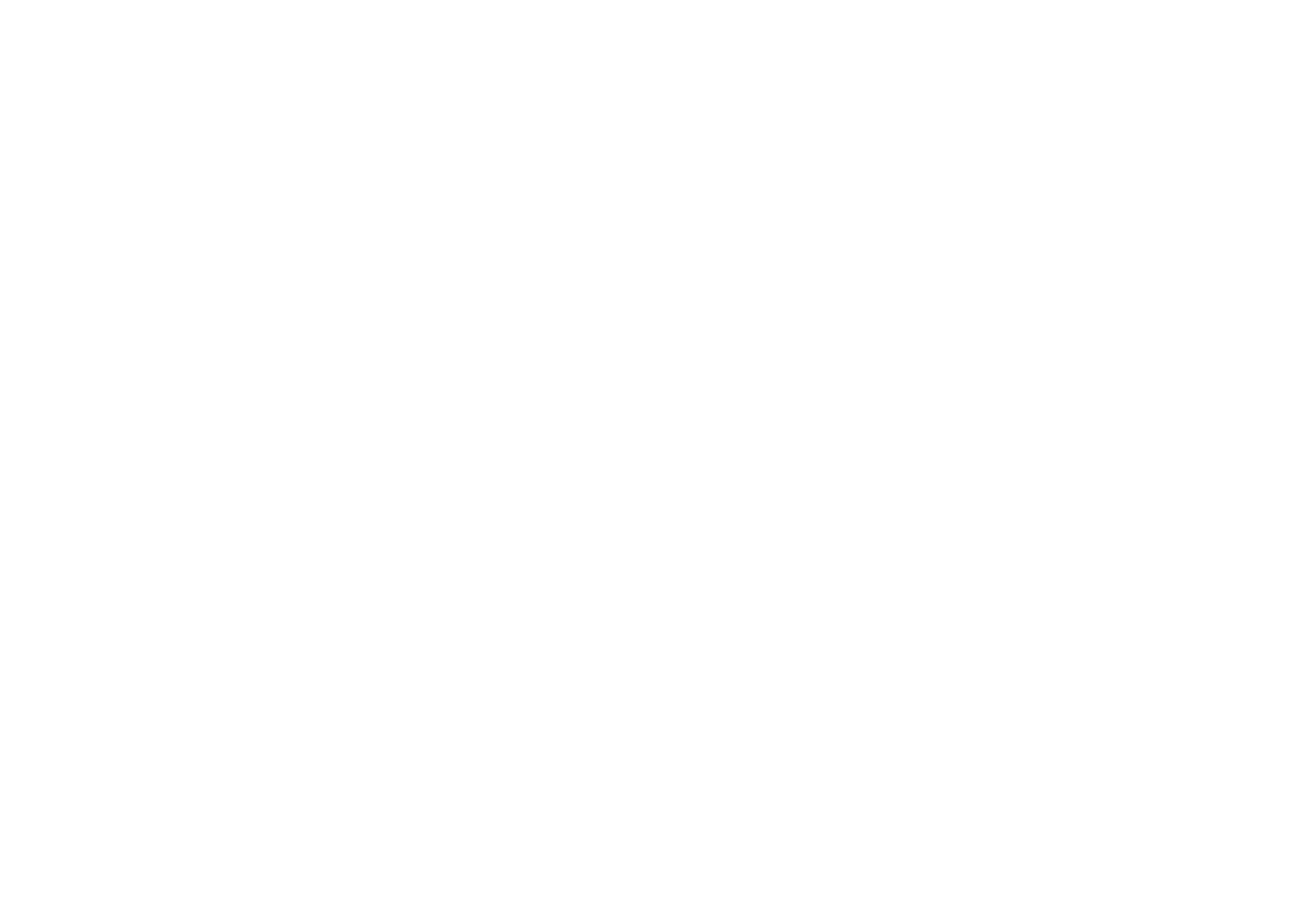### **Year 5 and 6 Cycle A**

| <b>Cycle A</b>                                   | Term 1                                                                                                                                                                                                                                                                                                                                                                                                                                                                                                                                                                                                                                                                                                                                                                                                                                                                                                                                                                                                                                                                                                                                  | Term 2                                                                                                                                                                                                                             | Term <sub>3</sub>                                                                                                                                                                                                                                  | Term 4                                                                                                                                                                                                                                                        | Term 5                                                                                                                                                                                                                                                     | Term 6                                                                                                                          |  |
|--------------------------------------------------|-----------------------------------------------------------------------------------------------------------------------------------------------------------------------------------------------------------------------------------------------------------------------------------------------------------------------------------------------------------------------------------------------------------------------------------------------------------------------------------------------------------------------------------------------------------------------------------------------------------------------------------------------------------------------------------------------------------------------------------------------------------------------------------------------------------------------------------------------------------------------------------------------------------------------------------------------------------------------------------------------------------------------------------------------------------------------------------------------------------------------------------------|------------------------------------------------------------------------------------------------------------------------------------------------------------------------------------------------------------------------------------|----------------------------------------------------------------------------------------------------------------------------------------------------------------------------------------------------------------------------------------------------|---------------------------------------------------------------------------------------------------------------------------------------------------------------------------------------------------------------------------------------------------------------|------------------------------------------------------------------------------------------------------------------------------------------------------------------------------------------------------------------------------------------------------------|---------------------------------------------------------------------------------------------------------------------------------|--|
| <b>Topic and</b><br><b>Science</b><br>focus      | <b>Scream Machine</b><br>(Forces)                                                                                                                                                                                                                                                                                                                                                                                                                                                                                                                                                                                                                                                                                                                                                                                                                                                                                                                                                                                                                                                                                                       | <b>Frozen Kingdom</b><br>(Forces)                                                                                                                                                                                                  | <b>A Child's War</b><br>(History driven)                                                                                                                                                                                                           | <b>Alchemy Island</b><br>(Properties and<br><b>Changes of</b><br><b>Materials)</b>                                                                                                                                                                            | <b>Stargazers</b><br>(Earth and Space)                                                                                                                                                                                                                     | <b>Ancient Egypt</b><br>(Animals inc<br>human)                                                                                  |  |
| <b>Working</b><br><b>Scientifically</b>          | The following will be applied throughout Science topics. Where a Science topic is starred there is a heavy concentration of planning<br>and carrying out investigations.<br>planning different types of scientific enquiries to answer questions, including recognising and controlling variables where<br>$\bullet$<br>necessary<br>taking measurements, using a range of scientific equipment, with increasing accuracy and precision, taking repeat readings<br>$\bullet$<br>when appropriate<br>recording data and results of increasing complexity using scientific diagrams and labels, classification keys, tables, scatter<br>$\bullet$<br>graphs, bar and line graphs<br>using test results to make predictions to set up further comparative and fair tests<br>$\bullet$<br>reporting and presenting findings from enquiries, including conclusions, causal relationships and explanations of and a<br>$\bullet$<br>degree of trust in results, in oral and written forms such as displays and other presentations<br>identifying scientific evidence that has been used to support or refute ideas or arguments<br>$\bullet$ |                                                                                                                                                                                                                                    |                                                                                                                                                                                                                                                    |                                                                                                                                                                                                                                                               |                                                                                                                                                                                                                                                            |                                                                                                                                 |  |
| <b>Information</b>                               | One word:<br><b>Rollercoaster!</b><br>What a great way<br>to learn about<br>forces!                                                                                                                                                                                                                                                                                                                                                                                                                                                                                                                                                                                                                                                                                                                                                                                                                                                                                                                                                                                                                                                     | <b>We continue</b><br>learning about<br>the concept of<br>forces<br>particularly<br>resistance,<br>applying<br>through the<br>natural world.                                                                                       | A standalone<br><b>Science topic, which</b><br>allows us to really<br>get to grips with our<br>investigations.                                                                                                                                     | The wonderful<br>world of alchemy<br>- chemistry<br>shines through<br>this topic and<br>provides a great<br><b>basis for future</b><br>learning in this<br>subject.                                                                                           | A truly out of this<br>world topic, which will<br>forever capture our<br>imagination and fire<br>up those questioning<br>minds                                                                                                                             | A standalone<br>topic which<br><b>nevertheless</b><br>complements<br>the knowledge<br>of ancient<br>civilisations<br>very well. |  |
| <b>NC</b><br>curriculum<br>objectives<br>covered | Recognising that<br>some mechanisms,<br>including levers,<br>pulleys and gears,<br>allow a smaller force<br>to have a greater<br>effect.<br>(Year 5 objectives)                                                                                                                                                                                                                                                                                                                                                                                                                                                                                                                                                                                                                                                                                                                                                                                                                                                                                                                                                                         | Explain that<br>unsupported<br>objects fall towards<br>the Earth because<br>of the force of<br>gravity acting<br>between the Earth<br>and the falling<br>object.<br>Identify the effects<br>of air resistance,<br>water resistance | compare and group<br>together everyday<br>materials on the basis of<br>their properties,<br>including their hardness,<br>solubility, transparency,<br>conductivity (electrical<br>and thermal), and<br>response to magnets.<br>(Year 5 objectives) | know that some<br>materials will<br>dissolve in liquid to<br>form a solution, and<br>describe how to<br>recover a substance<br>from a solution<br>use knowledge of<br>solids, liquids and<br>gases to decide how<br>mixtures might be<br>separated, including | describe the movement of<br>the Earth, and other<br>planets, relative to the<br>Sun in the solar system.<br>describe the movement of<br>the Moon relative to the<br>Earth.<br>describe the Sun, Earth<br>and Moon as<br>approximately spherical<br>bodies. | describe to changes<br>as humans develop<br>to old age                                                                          |  |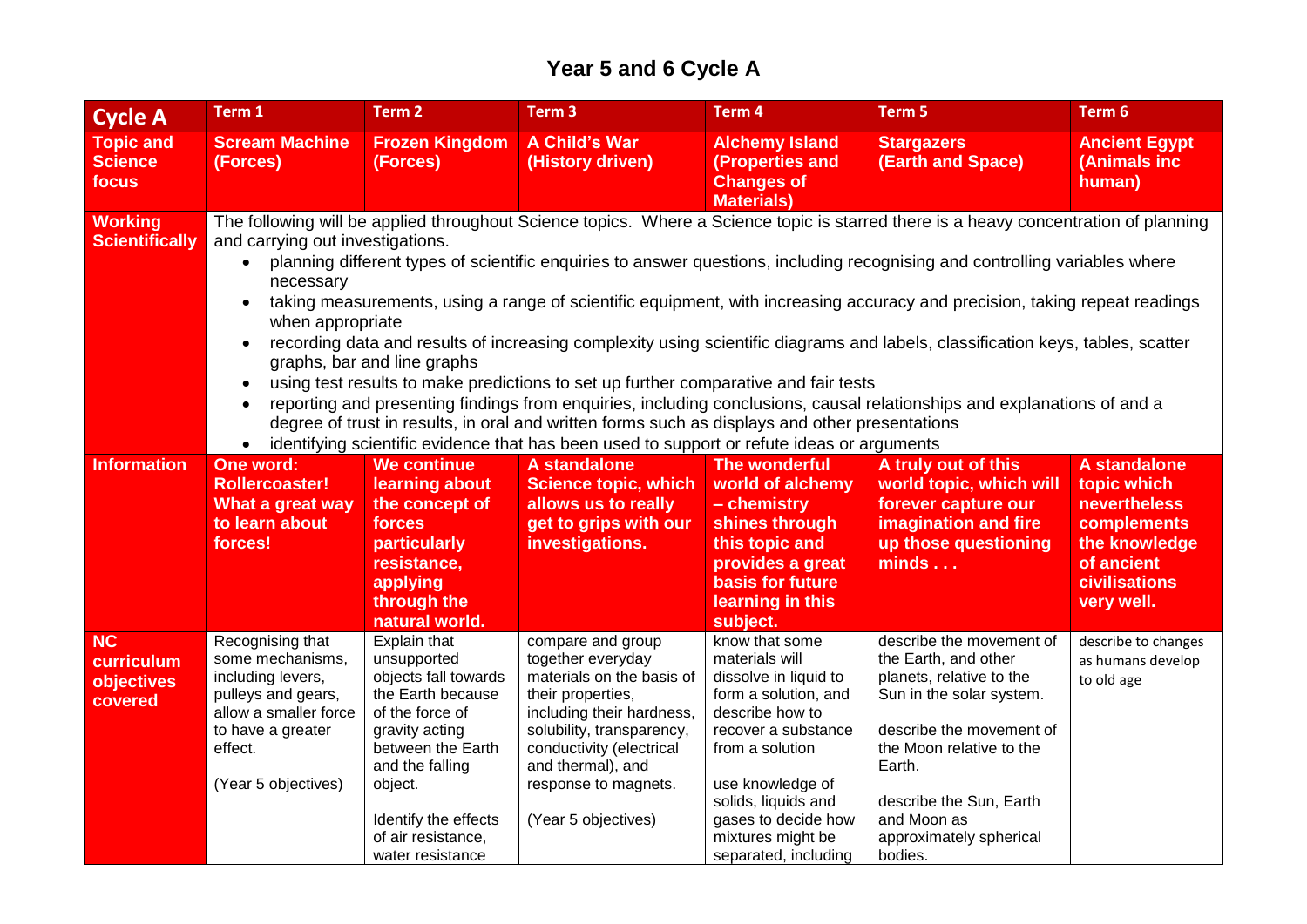|  | and friction, that act | through filtering,     |                             |  |
|--|------------------------|------------------------|-----------------------------|--|
|  |                        |                        | use the idea of the Earth's |  |
|  | between moving         | sieving and            |                             |  |
|  | surfaces.              | evaporating            | rotation to explain day and |  |
|  |                        |                        | night and the apparent      |  |
|  |                        | give reasons, based    | movement of the sun         |  |
|  | (Year 5 objectives)    | on evidence from       | across the sky.             |  |
|  |                        | comparative and fair   |                             |  |
|  |                        | tests, for the         | (Year 5 objectives)         |  |
|  |                        | particular uses of     |                             |  |
|  |                        | everyday materials,    |                             |  |
|  |                        | including metals,      |                             |  |
|  |                        |                        |                             |  |
|  |                        | wood and plastic       |                             |  |
|  |                        |                        |                             |  |
|  |                        | demonstrate that       |                             |  |
|  |                        | dissolving, mixing     |                             |  |
|  |                        | and changes of state   |                             |  |
|  |                        | are reversible         |                             |  |
|  |                        | changes                |                             |  |
|  |                        |                        |                             |  |
|  |                        | explain that some      |                             |  |
|  |                        | changes result in the  |                             |  |
|  |                        | formation of new       |                             |  |
|  |                        | materials, and that    |                             |  |
|  |                        |                        |                             |  |
|  |                        | this kind of change is |                             |  |
|  |                        | not usually            |                             |  |
|  |                        | reversible, including  |                             |  |
|  |                        | changes associated     |                             |  |
|  |                        | with burning and the   |                             |  |
|  |                        | action of acids on     |                             |  |
|  |                        | bicarbonate of soda    |                             |  |
|  |                        |                        |                             |  |
|  |                        | (Year 5 objectives)    |                             |  |
|  |                        |                        |                             |  |
|  |                        |                        |                             |  |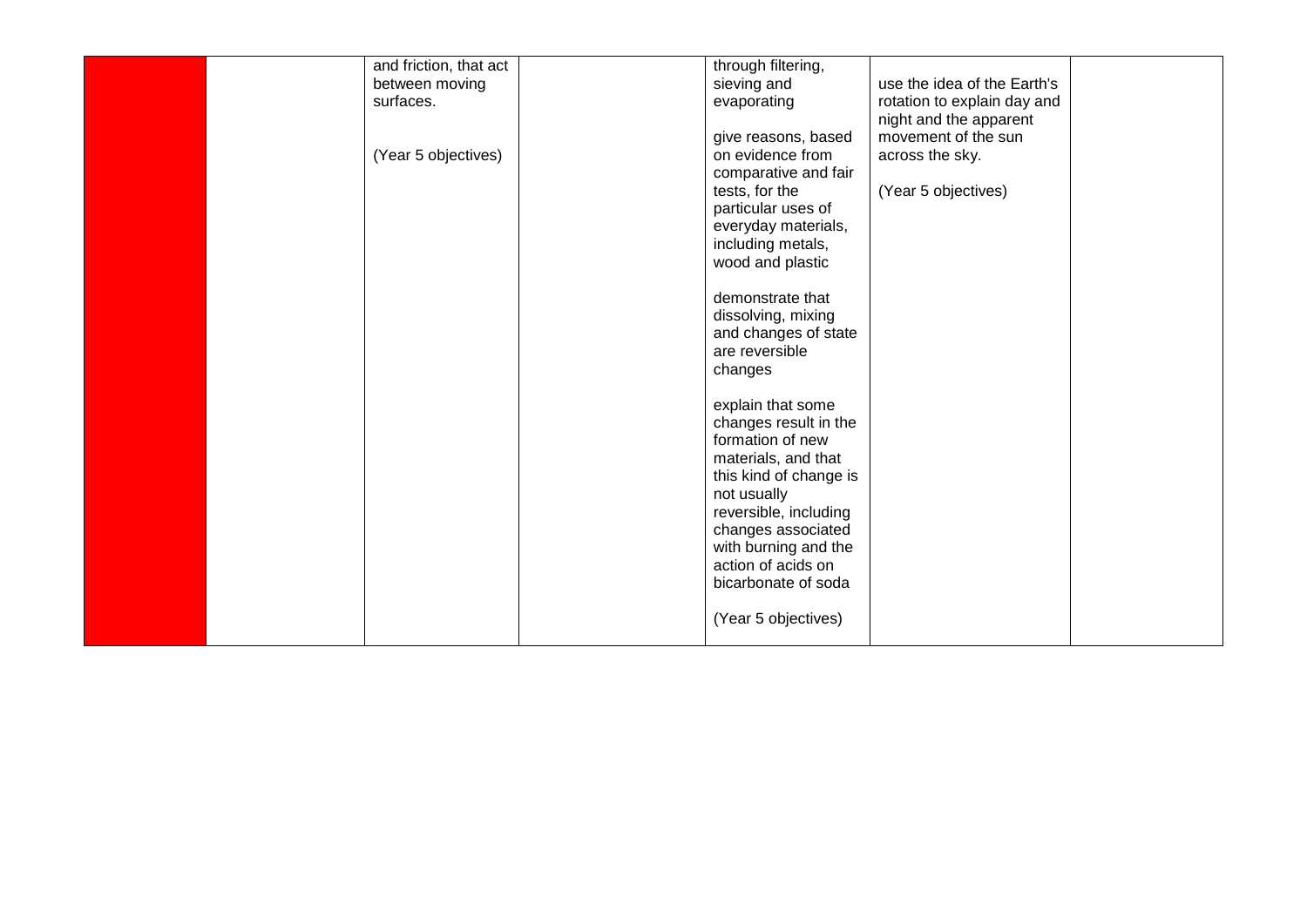### **Year 5 and 6 Cycle B**

| <b>Cycle B</b>                                   | Term 1                                                                                                                                                                                                                                                                                                                                                                                                                                                                                                                                                                                                                                                                                                                                                                                                                                                                                                                                                                                                                                                                              | Term 2                                                                                                                                                                                       | Term 3                                                                                                                                                                                                                                                          | Term 4                                                                                                                                                                                             | Term <sub>5</sub>                                                                                                                                                                                                                                                 | Term 6                                                                                                                                             |  |
|--------------------------------------------------|-------------------------------------------------------------------------------------------------------------------------------------------------------------------------------------------------------------------------------------------------------------------------------------------------------------------------------------------------------------------------------------------------------------------------------------------------------------------------------------------------------------------------------------------------------------------------------------------------------------------------------------------------------------------------------------------------------------------------------------------------------------------------------------------------------------------------------------------------------------------------------------------------------------------------------------------------------------------------------------------------------------------------------------------------------------------------------------|----------------------------------------------------------------------------------------------------------------------------------------------------------------------------------------------|-----------------------------------------------------------------------------------------------------------------------------------------------------------------------------------------------------------------------------------------------------------------|----------------------------------------------------------------------------------------------------------------------------------------------------------------------------------------------------|-------------------------------------------------------------------------------------------------------------------------------------------------------------------------------------------------------------------------------------------------------------------|----------------------------------------------------------------------------------------------------------------------------------------------------|--|
| <b>Topic and</b><br><b>Science</b><br>focus      | <b>Sow Grow and</b><br><b>Farm (Living</b><br><b>Things and their</b><br>habitats)                                                                                                                                                                                                                                                                                                                                                                                                                                                                                                                                                                                                                                                                                                                                                                                                                                                                                                                                                                                                  | <b>Hola Mexico!</b><br><b>History driven</b><br>(Light)                                                                                                                                      | <b>Tomorrow's World</b><br>(Electricity)                                                                                                                                                                                                                        | <b>Blood Heart</b><br>(Animals)<br><b>Including</b><br><b>Humans</b> )                                                                                                                             | <b>Darwin's Delights</b><br>(Evolution and<br>inheritance)                                                                                                                                                                                                        | <b>Groundbreaking</b><br><b>Greeks</b><br>(History Driven)                                                                                         |  |
| <b>Working</b><br><b>Scientifically</b>          | The following will be applied throughout Science topics. Where a Science topic is starred there is a heavy concentration of planning<br>and carrying out investigations.<br>planning different types of scientific enquiries to answer questions, including recognising and controlling variables where<br>necessary<br>taking measurements, using a range of scientific equipment, with increasing accuracy and precision, taking repeat readings<br>when appropriate<br>recording data and results of increasing complexity using scientific diagrams and labels, classification keys, tables, scatter<br>graphs, bar and line graphs<br>using test results to make predictions to set up further comparative and fair tests<br>$\bullet$<br>reporting and presenting findings from enquiries, including conclusions, causal relationships and explanations of and a degree<br>$\bullet$<br>of trust in results, in oral and written forms such as displays and other presentations<br>identifying scientific evidence that has been used to support or refute ideas or arguments |                                                                                                                                                                                              |                                                                                                                                                                                                                                                                 |                                                                                                                                                                                                    |                                                                                                                                                                                                                                                                   |                                                                                                                                                    |  |
| <b>Information</b>                               | A great chance to<br>study our local<br>area, food<br>production on a<br>large scale and on<br>a small scale and<br>compare to other<br>countries!                                                                                                                                                                                                                                                                                                                                                                                                                                                                                                                                                                                                                                                                                                                                                                                                                                                                                                                                  | <b>This stand alone</b><br>topic builds<br>further on our<br>knowledge of light<br>from class 2.<br><b>Practical</b><br>observations,<br>creating models<br>and diagrams are<br>the focus.   | Where would the<br>future be without<br>electricity? This<br>develops our<br>knowledge about<br>electrical circuits from<br>what we learned in<br>Class 2.<br>A mixture of practical<br>and problem solving<br>as well as more<br>independent<br>investigation. | The circulatory<br>system is linked to<br>our every day lives<br>and how to<br>maintain our health<br>and wellbeing.                                                                               | See the world through<br>the eyes of Darwin and<br>reflecting on our<br>knowledge of conflicting<br>theories about the<br>creation story and<br><b>Science.</b>                                                                                                   | <b>Standalone topic to</b><br>consolidate our<br>knowledge of<br>observation and<br>classification.                                                |  |
| <b>NC</b><br>curriculum<br>objectives<br>covered | describe the<br>difference in the life<br>cycles of a mammal,<br>an amphibian, an<br>insect and a bird.<br>describe the life<br>process of<br>reproduction in                                                                                                                                                                                                                                                                                                                                                                                                                                                                                                                                                                                                                                                                                                                                                                                                                                                                                                                       | recognise that light<br>appears to travel in<br>straight lines<br>use the idea that<br>light travels in<br>straight lines to<br>explain that objects<br>are seen because<br>they give out or | associate the brightness<br>of a lamp or the volume<br>of a buzzer with the<br>number and voltage of<br>cells used in the circuit<br>compare and give<br>reasons for variations in<br>how components<br>function, including the                                 | identify and name<br>the main parts of the<br>human circulatory<br>system, and describe<br>the functions of the<br>heart, blood vessels<br>and blood<br>recognise the impact<br>of diet, exercise, | recognise that living things<br>have changed over time<br>and that fossils provide<br>information about living<br>things that inhabited the<br>Earth millions of years ago<br>recognise that living things<br>produce offspring of the<br>same kind, but normally | describe how<br>living things<br>are classified<br>into broad<br>groups<br>according to<br>common<br>observable<br>characteristics<br>and based on |  |